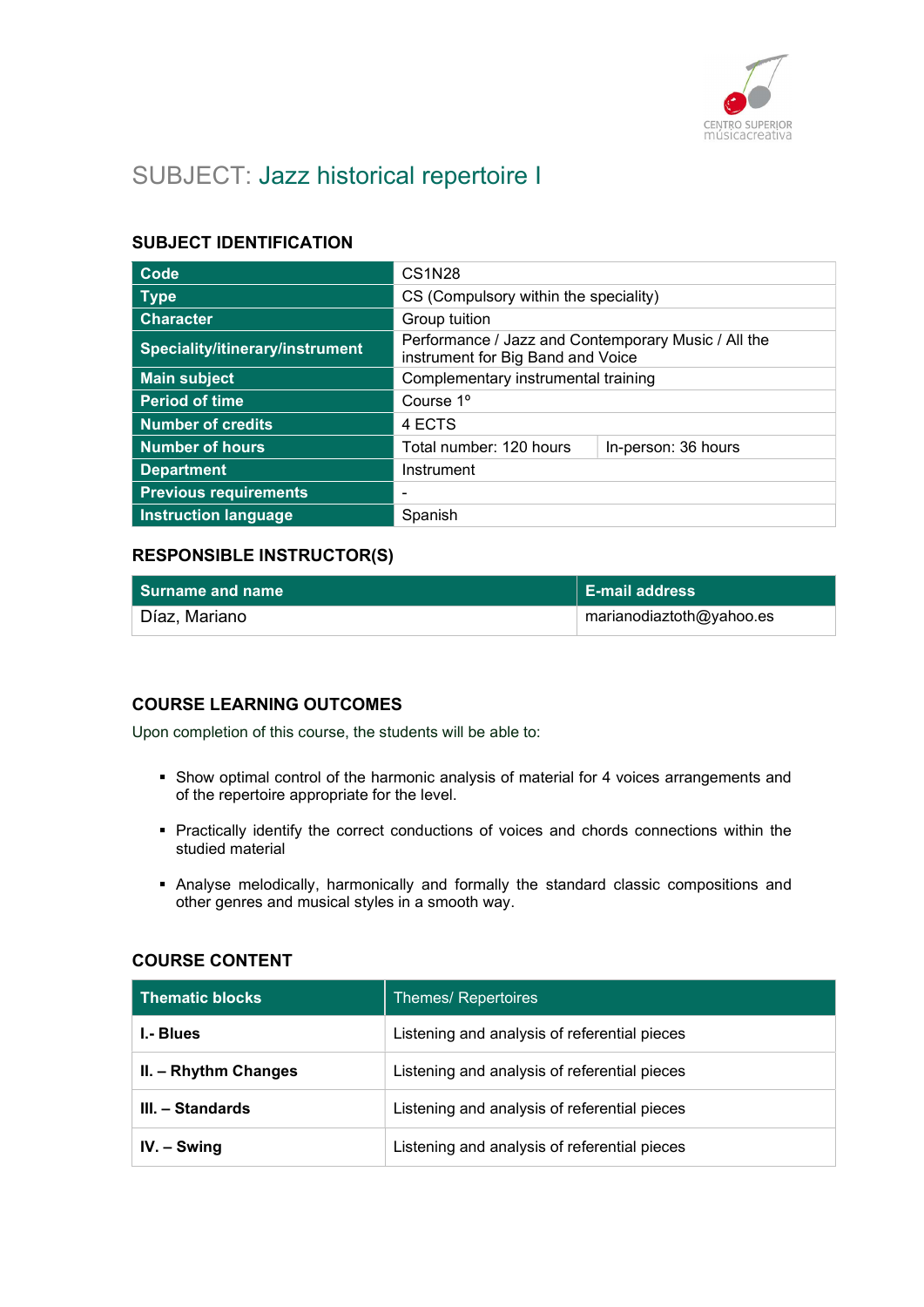

| VII. – Cool               | Listening and analysis of referential pieces |
|---------------------------|----------------------------------------------|
| VIII. - Contemporary Jazz | Listening and analysis of referential pieces |

## STUDENT´S STUDY HOURS PLANNING

| <b>Activity type</b>                                           | <b>Total hours</b>  |
|----------------------------------------------------------------|---------------------|
| <b>Theoretic activities</b>                                    | 16 hours            |
| <b>Practice activities</b>                                     | 16 hours            |
| Other mandatory training activities (seminars, workshops etc.) | 2 hours             |
| <b>Test taking</b>                                             | 2 hours             |
| <b>Student self-study hours</b>                                | 72 hours            |
| <b>Practice preparation</b>                                    | 12 hours            |
| <b>Total student working hours</b>                             | $36+84 = 120$ hours |

## **METHODOLOGY**

| <b>Theoretical activities</b>                                                | Theoretical/conceptual explanations and analysis of different<br>examples coming from all the most relevant music styles.                                                                       |
|------------------------------------------------------------------------------|-------------------------------------------------------------------------------------------------------------------------------------------------------------------------------------------------|
| <b>Practical activities</b>                                                  | Practical application of what has been studied in class through<br>transcriptions, collective group intonation, performance with<br>instrument, sight-reading, rhythms and melodies composition |
| <b>Other training mandatory</b><br>activities (workshops,<br>seminars, etc.) | Thematic sessions with visiting professors, workshops, concerts etc.                                                                                                                            |

## ASSESSMENT TOOLS

| <b>Theoretical activities</b> | Participation: The students must actively participate in class,<br>proving interest and/or understanding of the content covered.<br>Continuous evaluation: The students must fulfil the requested<br>assignments during the whole academic course, proving<br>research ability and practice synthesis skills concerning<br>theoretical concepts in performance.                                                                                                                                                                                                                                                |
|-------------------------------|----------------------------------------------------------------------------------------------------------------------------------------------------------------------------------------------------------------------------------------------------------------------------------------------------------------------------------------------------------------------------------------------------------------------------------------------------------------------------------------------------------------------------------------------------------------------------------------------------------------|
| <b>Practical activities</b>   | Participation: The students must actively participate in class,<br>proving interest and/or understanding of the content covered.<br>Continuous evaluation: The students must fulfil the requested<br>practical assignments during the whole academic course based<br>on to team-work dynamics and also prove writing and oral skills,<br>beside performing skills.<br>Performance exams: The students must take at least two exams<br>during the academic course in order to show the practical skills<br>acquired and the practical assimilation of the course contents,<br>following the tests instructions. |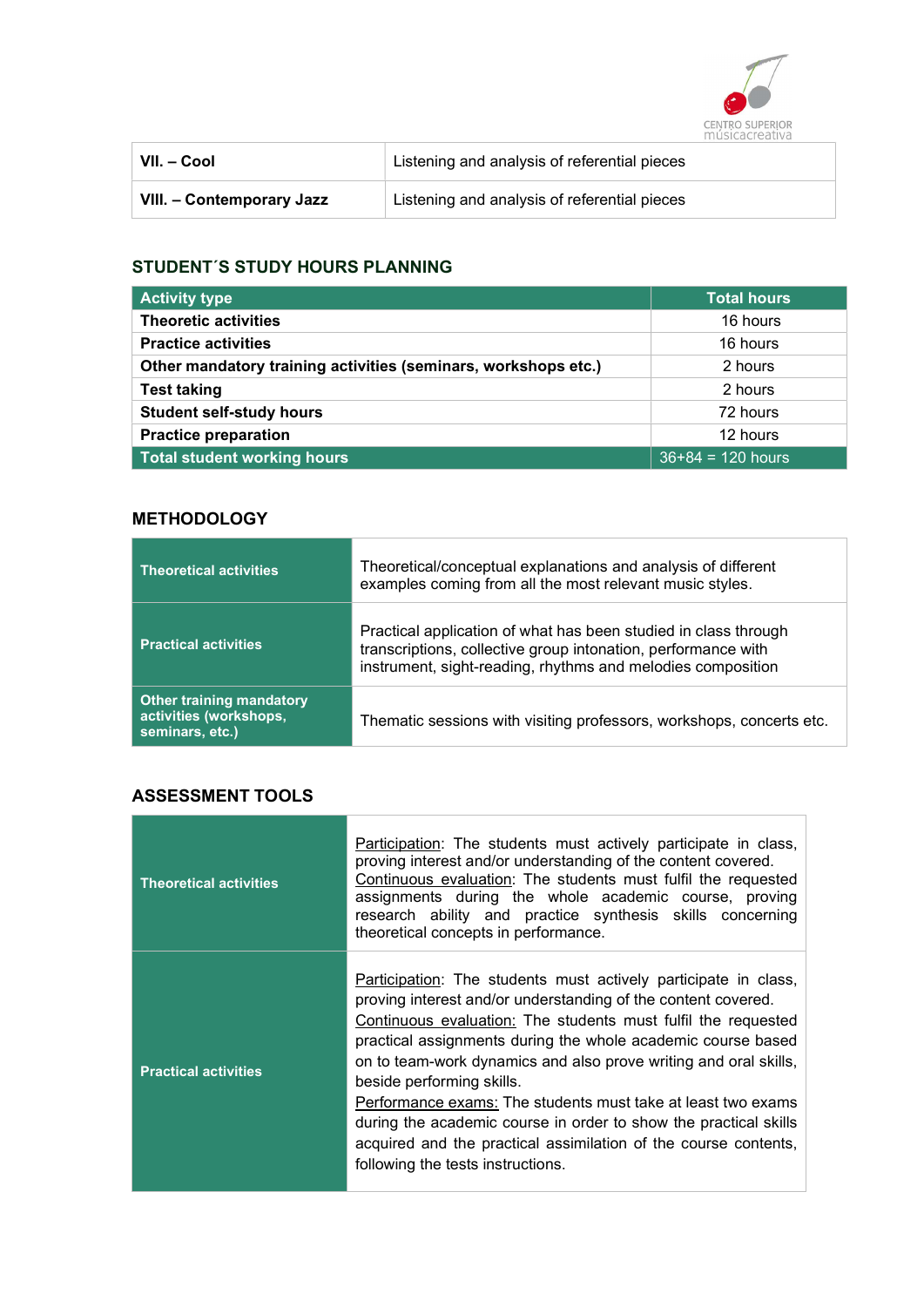

Other educational mandatory activities (workshops, seminars, etc.)

Participation: The students must actively participate in the different relevant events as considered by the instructor or by the degree coordinators.

#### ASSESSMENT CRITERIA

| <b>Theoretical activities</b>                                                | To apply to the performance in a reasoned way, a conceptual/<br>theoretical framework and analyse consequently examples from<br>the most relevant music styles and from each performing technique |
|------------------------------------------------------------------------------|---------------------------------------------------------------------------------------------------------------------------------------------------------------------------------------------------|
| <b>Practical activities</b>                                                  | To prove technical and performing skills through collective and<br>individual performance, analysis and commenting of music pieces<br>and transcriptions interpretations.                         |
| <b>Other training mandatory</b><br>activities (workshops,<br>seminars, etc.) | To attend and participate in the relevant events for their education<br>(Meet the artists sessions, invited professors sessions, concerts<br>and rehearsals)                                      |

## GRADE DETERMINATION SYSTEM

#### Grade determination system in continuous assessment

|                       | Grade percentage |
|-----------------------|------------------|
| Participation         | 10%              |
| Continuous assessment | 30%              |
| Mid-term exam         | 20%              |
| Final exam            | 40%              |
| Total                 | 100%             |

#### Grade determination system in cases of loss of continuous assessment right

|            | <b>Grade percentage</b> |
|------------|-------------------------|
| Final exam | 80%                     |
| Total      | 80%                     |

#### Grade determination system for the extraordinary assessment call

|             | <b>Grade percentage</b> |
|-------------|-------------------------|
| Retake exam | 100%                    |
| Total       | 100%                    |

#### Grade determination system for students with disabilities

In principle, the grade determination system for students with disabilities will be carried out following the criteria set for the rest of the students, ensuring equal opportunities and conditions for all the students. However, if necessary, the instructor in charge will take into account the type of disability of the concerned student. Should the situation apply, the assessment conditions will be adapted in accordance to the limitations of the corresponding disability.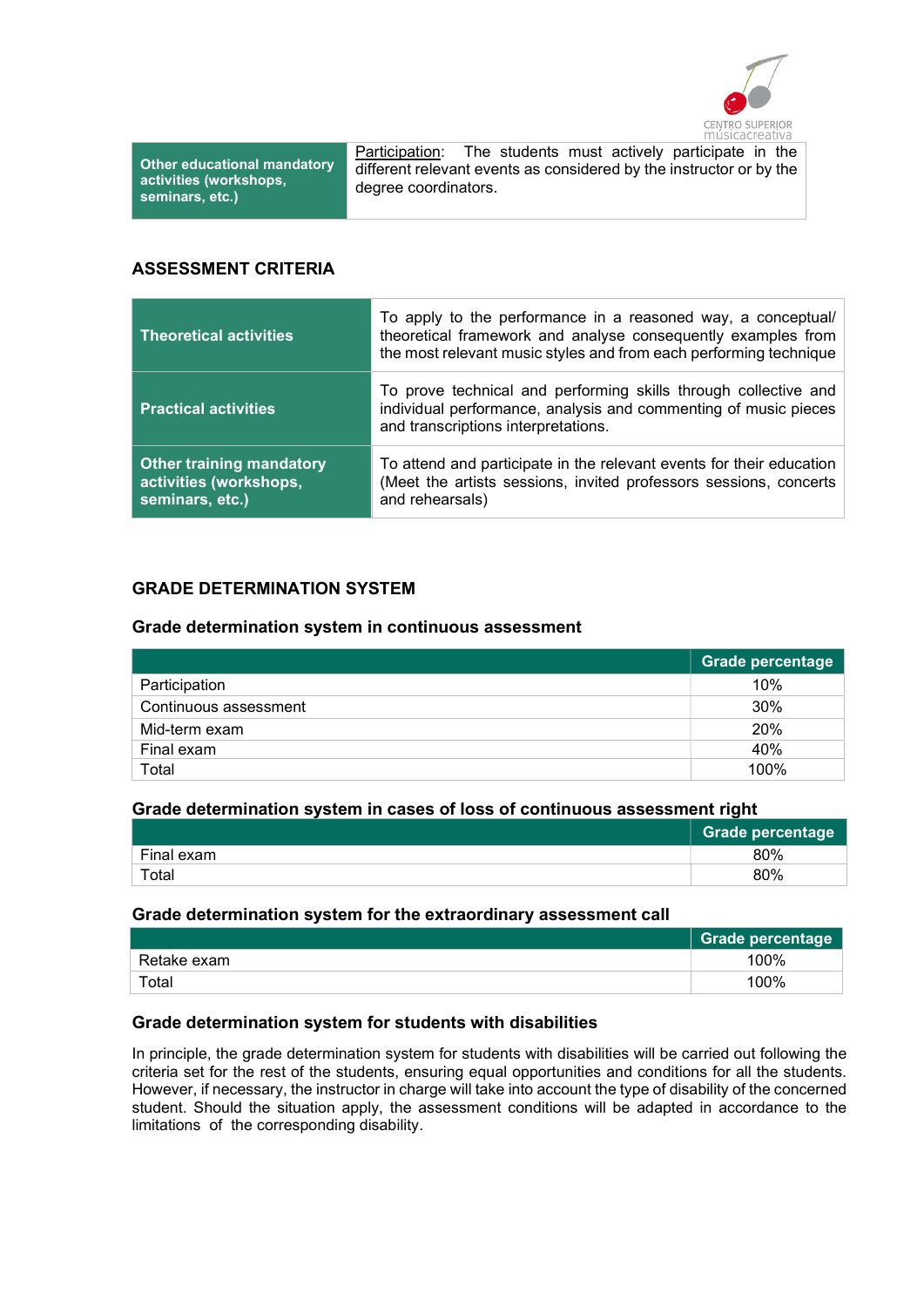

These considerations will be established once the concerned student enrols in the corresponding courses. For the official records, the student and/or the student representative will be requested to present the corresponding disability report for the official accreditation.

|                       | <b>Grade percentage</b> |
|-----------------------|-------------------------|
| Participation         | 10%                     |
| Continuous evaluation | 30%                     |
| Mid-term exam         | <b>20%</b>              |
| Final exam            | 40%                     |
| Total                 | 100%                    |

## RESOURCES AND BIBLIOGRAPHY

## Campus virtual https://musicacreativa.classlife.education/

| <b>General Bibliography</b> |                                                           |  |
|-----------------------------|-----------------------------------------------------------|--|
| <b>Títtle</b>               | The story of the blues                                    |  |
| <b>Author</b>               | Paul Oliver                                               |  |
| <b>Publisher</b>            |                                                           |  |
|                             |                                                           |  |
| <b>Títtle</b>               | Jazz composition. Theory and practice                     |  |
| <b>Author</b>               | <b>Ted Pease</b>                                          |  |
| <b>Publisher</b>            | <b>Berklee Press</b>                                      |  |
| <b>Títtle</b>               |                                                           |  |
|                             | A chromatic approach to jazz harmony and melody           |  |
| <b>Author</b>               | David Liebman                                             |  |
| <b>Publisher</b>            | <b>Advance Music</b>                                      |  |
| <b>Títtle</b>               | How to improvise. Un approach to practicing improvisation |  |
|                             |                                                           |  |
| <b>Author</b>               | <b>Hal Crook</b>                                          |  |
| <b>Publisher</b>            | <b>Advance Music</b>                                      |  |
| <b>Títtle</b>               | Teoría musical y armonía moderna. Vol 1, vol 2            |  |
| <b>Author</b>               | Enrique Herrera                                           |  |
| <b>Publisher</b>            | Antoni Bosch                                              |  |
|                             |                                                           |  |
| <b>Títtle</b>               | The jazz composers companion                              |  |
| <b>Author</b>               | <b>Gil Goldstein</b>                                      |  |
| <b>Publisher</b>            | <b>Advance Music</b>                                      |  |
| <b>Títtle</b>               | Real book                                                 |  |
| <b>Author</b>               | Varios                                                    |  |